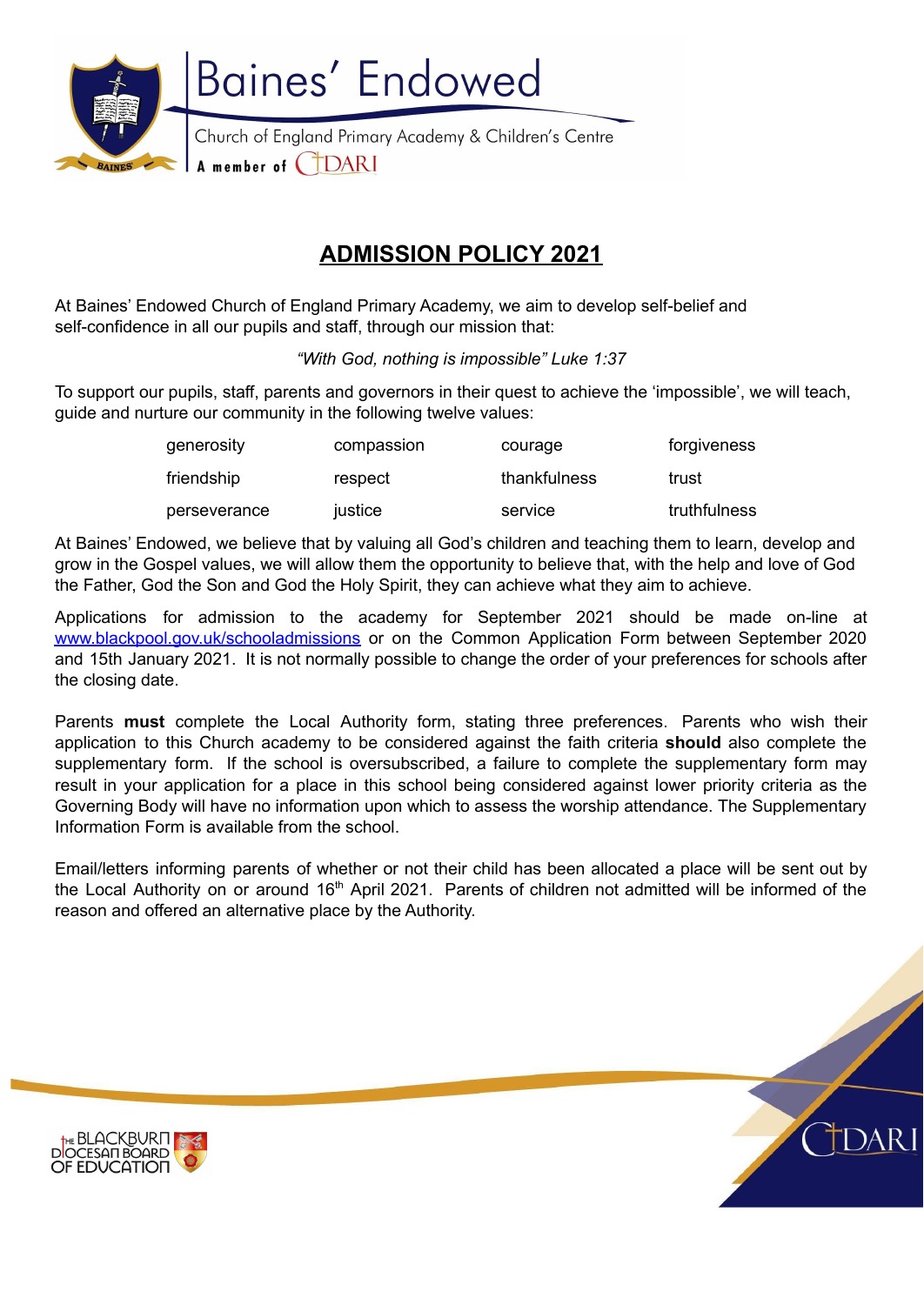The Governing Body will not place any restrictions on admissions to the reception class unless the number of children for whom admission is sought exceeds their admission number. By law, no infant class may contain more than thirty children; the governors have decided that any mixed age class should not exceed 27. The Governing Body operates a system of equal preferences under which they consider all preferences equally and the Local Authority notifies parents of the result. In the event that there are more applicants than places, after admitting all children with a statement of educational need, educational, health and care plan naming the school, the Governing Body will allocate places using the criteria below, which are listed in order of priority.

## **Criteria**

1. (a) Children in public care and previously looked after children.

This includes any "looked after child", "previously looked after children" and any child who was previously looked after but immediately after being looked after became subject to an adoption, residence or special guardianship order. 'Looked after' means that the child was (a) in the care of a local authority, or (b) being provided with accommodation by a local authority in the exercise of their social services functions.

This criteria also includes looked after children and all previously looked after children who appear (to the admission authority) to have been in state care outside of England and ceased to be in state care as a result of being adopted.

(b) Children with special medical or social circumstances affecting the child where these needs can only be met at this school. Professional supporting evidence from a professional, e.g. a doctor, psychologist, social worker, is essential if admission is to be made under the criterion for special medical or social circumstances, and such evidence must set out the particular reasons why the school is question is the most suitable school and the difficulties which would be caused if the child had to attend another school.

2. Children whose parent/guardian is a member of the worshipping community (for a minimum period of 1 year) in a church in full membership of Churches Together in England or the Evangelical Alliance. "Parental worshipping" is normally taken to mean a minimum of monthly attendance at church at public worship for at least one year leading up to 1<sup>st</sup> September 2020. In the event that during the period specified for attendance at worship the church has been closed for public worship and has not provided alternative premises for that *worship, the requirements of these [admissions] arrangements in relation to attendance will only apply to the period when the church or alternative premises have been available for public worship.* The governors will request confirmation of this from the relevant member of the clergy or church officer – the clergy reference form is included at the end of this policy. The list of churches in membership with Churches Together in England can be found on the *Churches Together in England* website at cte.org.uk, and for those within the Evangelical Alliance at eauk.org. Lists are taken as that on 1<sup>st</sup> September 2019. Churches in membership of the equivalent bodies in Northern Ireland, Scotland and Wales are equally accepted. A maximum of 20 children will be taken under this criterion.



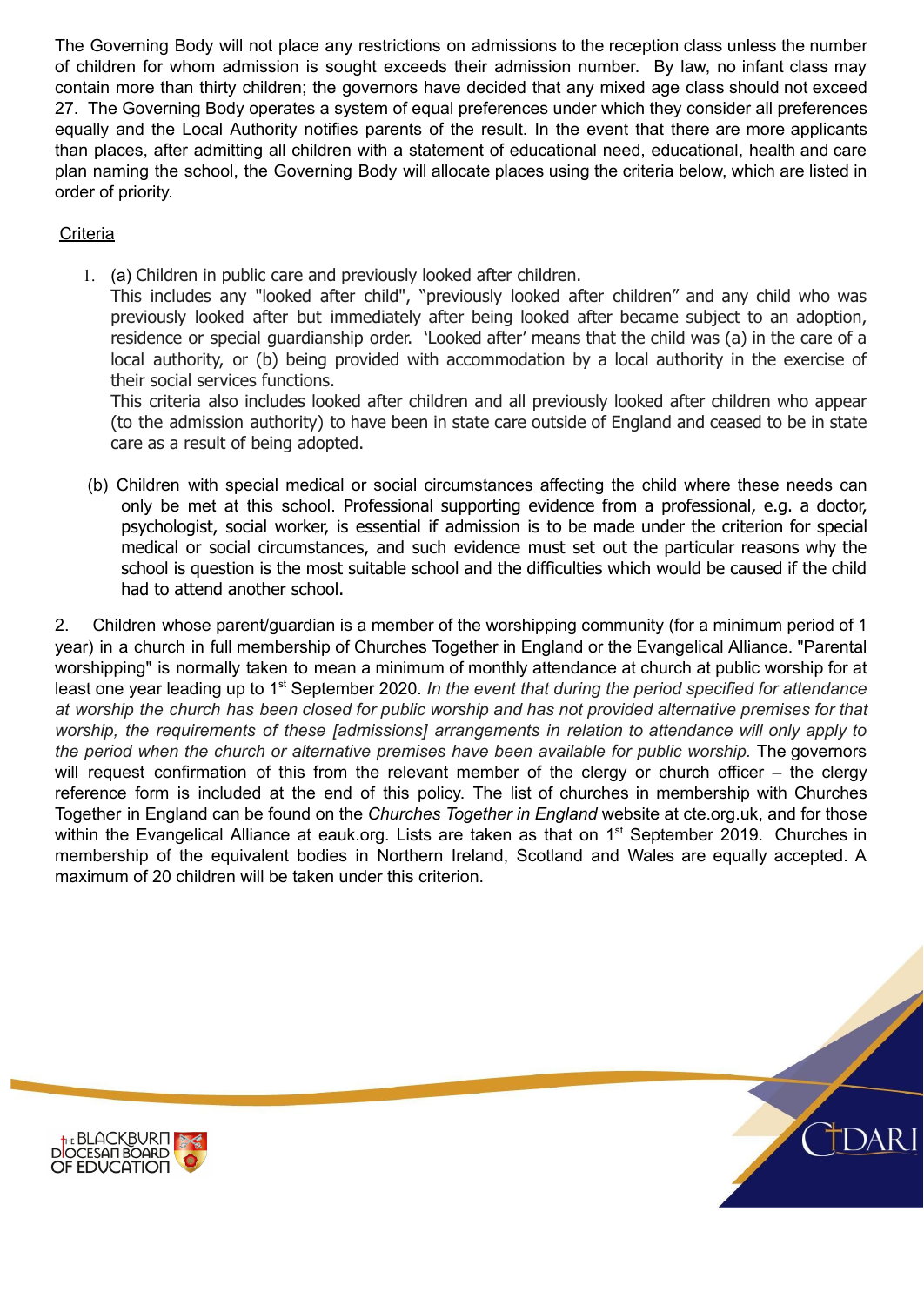3. Children whose parent/guardian is a member of the worshipping community (for a minimum period of 1 year) of a non-Christian faith in membership of the UK Interfaith Network. The major world faiths are those in membership of the UK Interfaith Network; in addition to Christians, it includes Buddhists, Baha'is, Hindus, Jains, Jews, Muslims, Sikhs and Zoroastrians. The parent must meet the normal religious obligations of the faith. The governors will request confirmation of this from the relevant member of the clergy or worship leader.

4. Children with a sibling attending our school or any school within Cidari, Blackburn Diocese Multi Academy Trust, on the date of application and on the date of admission. Siblings include step, half, foster, adopted brothers and sisters living at the same address.

5. Children whose parents live within the ecclesiastical parishes of St Paul's Marton or St. Wilfrid's Mereside. A map showing parish boundaries for both St Paul's and St Wilfrid's are available in the school prospectus or from the school office.

## 6. Other Children

### TIE BREAKER FOR ALL CRITERIA

Where there are more applicants for the available places within a category, then the distance between the Ordnance Survey address points for the school and the home measured in a straight line will be used as the final determining factor, nearer addresses having priority over more distant ones. This address point is within the body of the property and usually located at its centre. Where two addresses have the same distance, or the cut off point is for addresses within the same building, then the Local Authority's system of a random draw will determine which address(es) receive the offer(s).

**Admissions information**: In 2019 there were 139 applications for 70 places: 70 of these were first preferences. Of the 70 places offered, under the criteria below, this year:

1a – children in care or formerly in care – 1 allocated

1b – children with medical, social or welfare needs – 4 allocated

2 – Member of worshipping community at any church in membership with Churches Together or the Evangelical Alliance – 3 allocated

3 – Member of a worshipping community of a non-Christian faith in membership with the UK Interfaith network – 0 allocated

4 – Children who have a sibling in school – 27 allocated

5 – Children living within the Ecclesiastical parishes of St Paul's, Marton and St Wilfrid's, Mereside – 36 allocated

6 – Other children – 0 allocated

The final child offered a place lived within the parish and 0.92 miles from school.

In 2019 2 families chose to appeal for places; one appeal was withdrawn before the Appeal Hearing and the second child was allocated a place, when a place became available prior to the Appeal Hearing.

**Late applications for admission:** Where there are extenuating circumstances for an application being received after the last date for applications, and it is before the governors have established their list of

who are not admitted will have the interest on a waiting list. The names on this waiting list will be interest



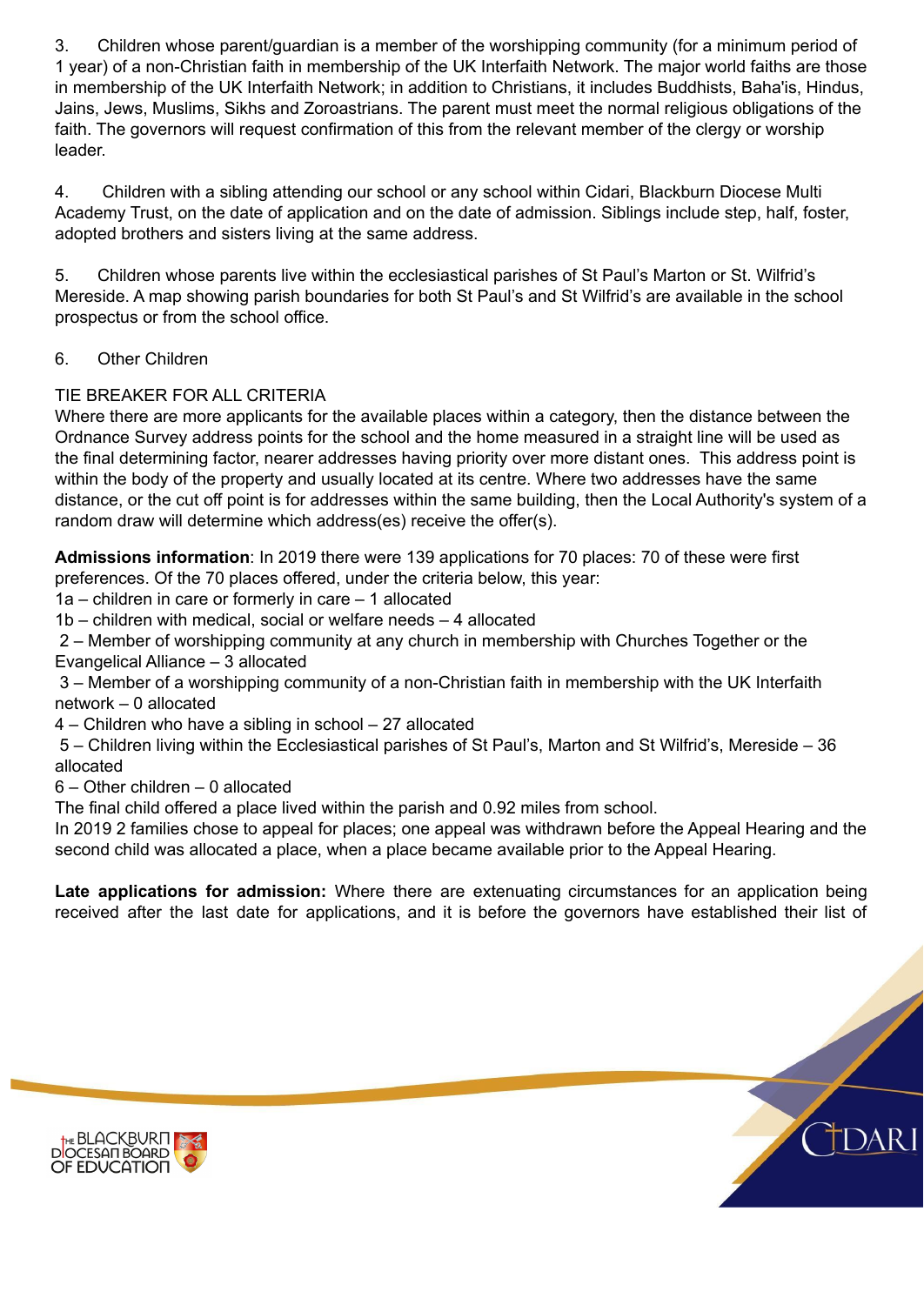area later to have a higher priority than one who has been on the waiting list for some time. If a place becomes available within the admission number, the child whose name is at the top of the list will be offered a place. This is not dependent on whether an appeal has been submitted. **This waiting list will operate for the full autumn term.**

**Address of pupil**: The address used on the school's admission form must be the current one at the time of application, i.e. the family's main residence. If the address changes subsequently, the parents should notify the school. Where the parents live at different addresses, and there is shared parenting, the address used will normally be the one where the child wakes up for the majority of Monday to Friday mornings. If there is any doubt about this, then the address of the Child Benefit recipient will be used. Parents may be asked to show evidence of the claim that is being made for the address, e.g. identity cards of various sorts showing the child's address as the one claimed. Where there is dispute about the correct address to use, the governors reserve the right to make enquiries of any relevant third parties, e.g. the child's GP, Council Tax Office, Electoral Registration Officer, utilities provider. For children of UK Service personnel and other Crown Servants returning to the area proof of the posting is all that is required.

**Non-routine admissions:** It sometimes happens that a child needs to change school other than at the "normal" time; such admissions are known as non-routine or in-year admissions. Parents wishing their child to attend this school should arrange to visit the school. They will be provided with an application form by the Local Authority, once they have a definite local address. If there is a place in the appropriate class, then the governors will arrange for the admission to take place. If there is no place, then the admissions committee will consider the application and information about how to appeal against the refusal will be provided. Appeals for children moving into the area will not be considered until there is evidence of a permanent address, e.g. exchange of contracts or tenancy agreement with rent book.

Please note that you cannot re-apply for a place at a school within the same school year unless there has been relevant, significant and material change in the family circumstances.

**Appeals:** Where the governors are unable to offer a place because the school is over subscribed, parents have the right to appeal to an independent admission appeal panel. **Parents should notify Mrs Rusling (Headteacher) at school by the end of May**. Parents will have the opportunity to submit their case to the panel in writing and also to attend in order to present their case. You will normally receive 14 days' notice of the place and time of the hearing. Appeals which are received after the deadline will be slotted into the schedule where this is possible. There is no guarantee that this will happen and late appeals may be heard after the stipulated date at a second round of hearings. The schedule is subject to change depending upon the availability of appeal panel members, clerks, venues and the number of appeals for each school (which will vary year on year).

Please note that this right of appeal against the governors' decision does not prevent you from making an appeal in respect of any other school.



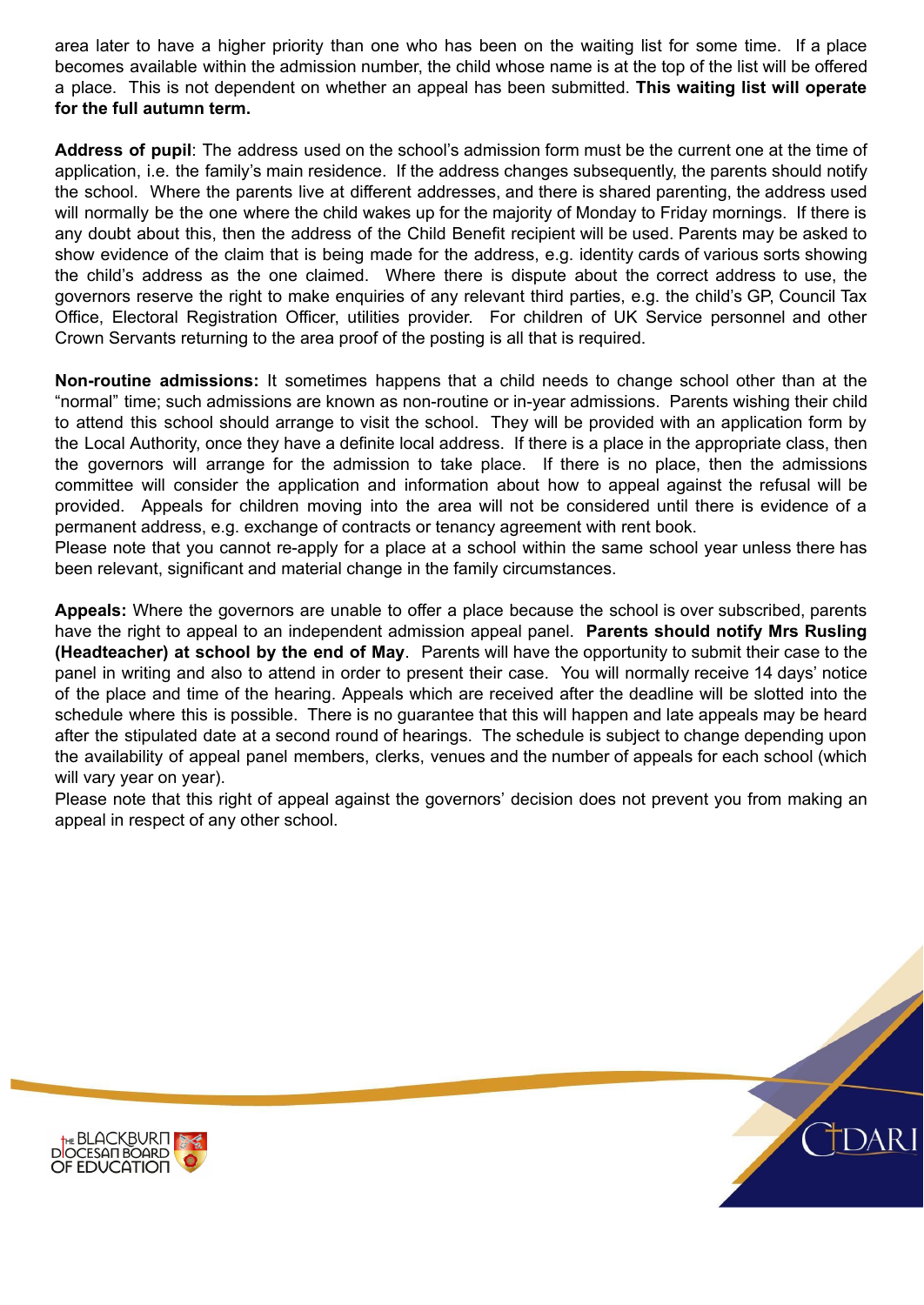**Fraudulent applications**: Where the governing body discovers that a child has been awarded a place as the result of an intentionally misleading application from a parent (for example a false claim to residence in the catchment area or of involvement in a place of worship) which effectively denies a place to astronger claim, then the governing body is required to withdraw the offer of the place. The application will be considered afresh and a right of appeal offered if a place is refused.

**Deferred Admission**: If your child is due to start school during the next academic year, it is important that you apply for a place for September. If your child's fifth birthday is between the months of September and December, then, if you wish it, admission may be deferred until January; if it is between January and April, then admission may be deferred until the start of the summer term though it is likely to be in your child's interest to start no later than January. You may also request that your child attend school part time until he/she reaches his/her fifth birthday.

**Admission of children outside their normal age group**: Parents may seek a place for their child outside of their normal age group, for example, if a child is gifted and talented or has experienced problems such as ill health. In addition, the parents of a summer born child<sup>1</sup> may choose not to send that child to school until the September following their fifth birthday and may request that they are admitted out of their normal age group – to reception rather than year 1. Parents must submit a written request to the headteacher via the school address if they wish to request admission out of the normal year group. This must be received at the time of application and this must be accompanied by professional supporting evidence (doctor, consultant, psychologist). Governors will make a decision about admission outside the normal year group on the basis of the circumstances of each case and in the best interests of the child concerned. This will include taking account of the parent's views; information about the child's academic, social and emotional development; where relevant, their medical history and the views of a medical professional; whether they have previously been educated out of their normal age group; and whether they may naturally have fallen into a lower age group if it were not for being born prematurely. *Governors will also take into account the views of the head* teacher and staff of the school concerned. When informing a parent of their decision on the vear group the *child should be admitted to, the governors will set out clearly the reasons for their decision.*

Where governors agree to a parents' request for their child to be admitted out of their normal age group and, as a consequence of that decision, the child is admitted to a relevant age group (ie the age group to which pupils are normally admitted to the school) the local authority and governors will process the application as part of the main admissions round, unless the parental request is made too late for this to be possible, and on the basis of their determined admission arrangements only, including the application oversubscription criteria where applicable. We will not give the application lower priority on the basis that the child is being admitted out of their normal age group. Parents have a statutory right to appeal against refusal of a place at a school for which they have applied. This right does not apply if they are offered a place at the school but it is not in their preferred age group.



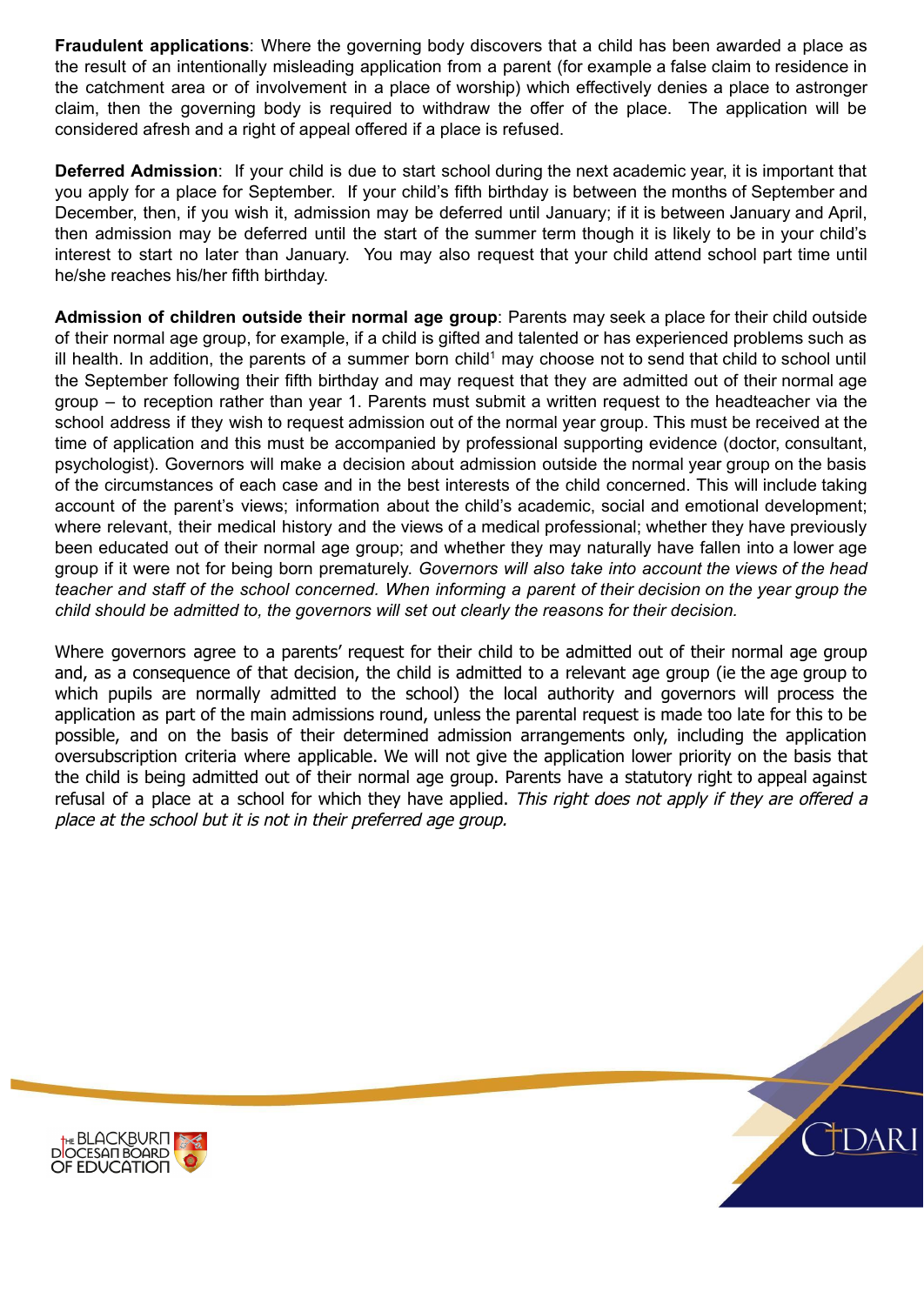**Twins, etc:** Where there are twins, etc wanting admission and there is only a single place left within the admission number, then the governing body will exercise as much flexibility as possible within the requirements of infant class sizes. In exceptional circumstances we are now able to offer places for both twins and all triplets even when this means breaching infant class size limits. This may also apply to children who are siblings within the same year group.

The Admissions Policy at Baines' Endowed Church of England Primary School will be reviewed and modified annually.

This policy was last updated January 2020 and approved by the Governing Body.

The term summer born children relates to all children born from 1 April to 31 August. These children reach compulsory school age on 31August following their fifth ( or on their fifth birthday if it falls on 31 August) It is likely that most requests for summer born children admitted out of their normal age group will come from parents of children born in the later summer months or those born prematurely.

Diocesan Supplementary Information Form



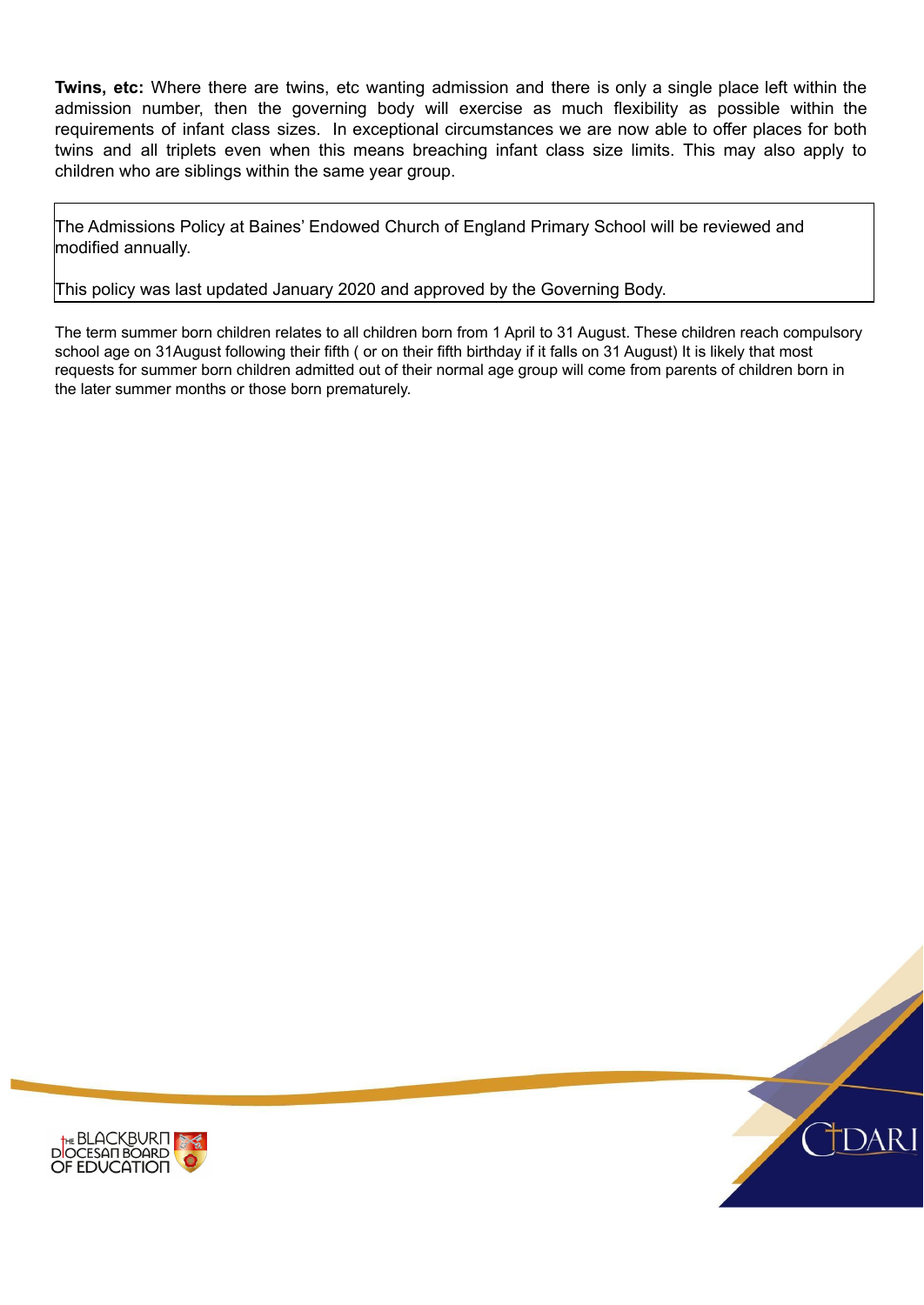#### **Admission to primary school, 2021**

#### **Baines' Endowed Primary School and Children's Centre, a Church of England Academy**

| Name of child:                                                                                                                       |                                                                                              |
|--------------------------------------------------------------------------------------------------------------------------------------|----------------------------------------------------------------------------------------------|
| Surname $\ldots \ldots \ldots \ldots \ldots \ldots$                                                                                  |                                                                                              |
|                                                                                                                                      |                                                                                              |
|                                                                                                                                      |                                                                                              |
|                                                                                                                                      |                                                                                              |
|                                                                                                                                      |                                                                                              |
|                                                                                                                                      |                                                                                              |
|                                                                                                                                      |                                                                                              |
| Contact telephone number                                                                                                             |                                                                                              |
|                                                                                                                                      | If you are applying to this school on faith grounds, please complete the following sections: |
| Place of worship one of parents / guardians regularly attends:                                                                       |                                                                                              |
|                                                                                                                                      |                                                                                              |
|                                                                                                                                      |                                                                                              |
| Name of vicar / priest / minister / faith leader / church officer:                                                                   |                                                                                              |
|                                                                                                                                      |                                                                                              |
|                                                                                                                                      |                                                                                              |
|                                                                                                                                      |                                                                                              |
| Your faith leader will be contacted in order to provide the information.<br>Return this form to the school before 15th January 2021. |                                                                                              |

Clergy Reference Form